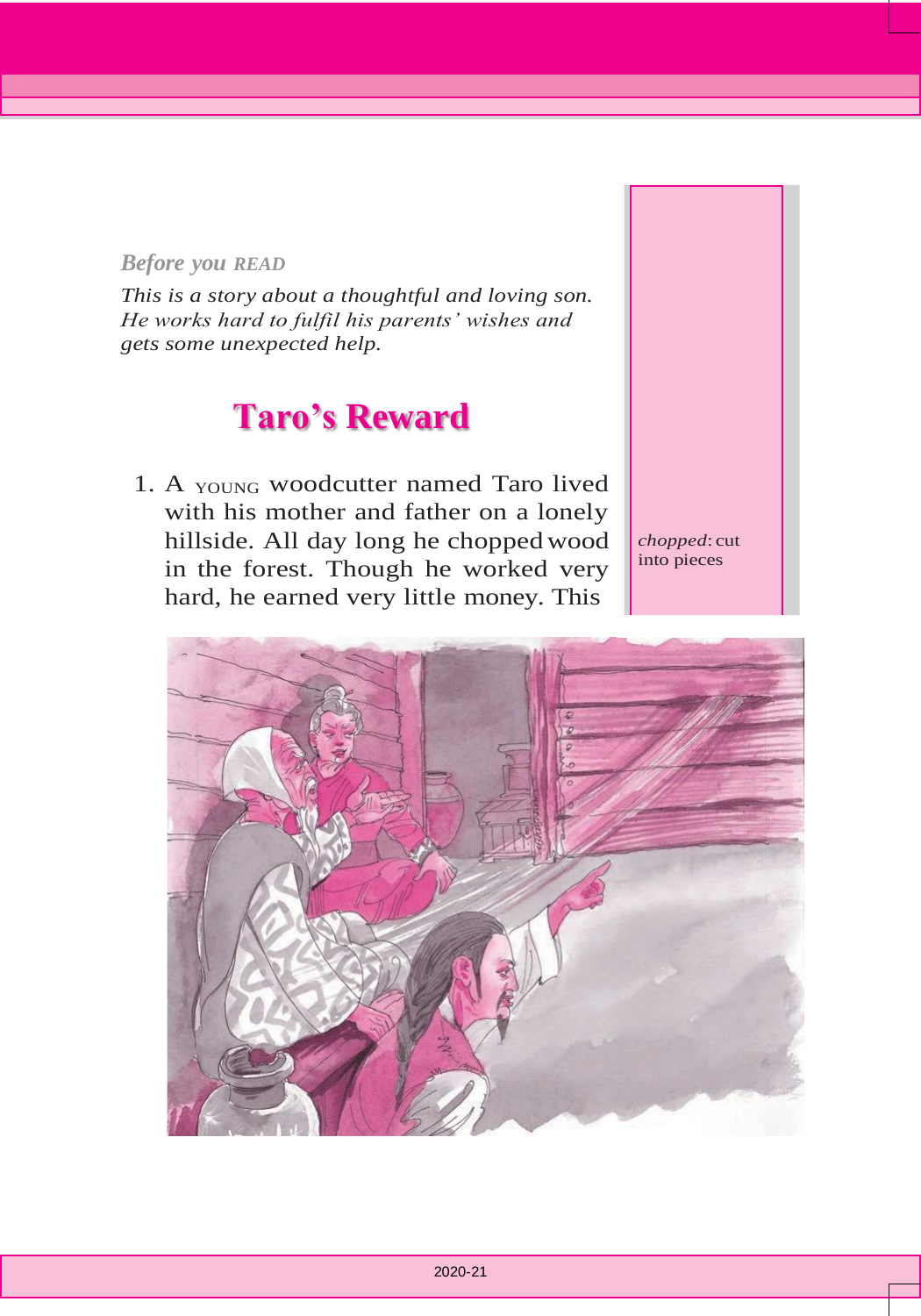made him sad, for he was a thoughtful son and wanted to give his oldparents everything they needed.

- 2. One evening, when Taro and his parents were sitting in a corner of their hut, a strong wind began to blow. It whistled through the cracks of the hut and everyone felt very cold. Suddenly Taro's father said, "I wish I had a cup of saké; it would warm me and do my old heart good."
- 3. This made Taro sadder than ever, for the heart-warming drink called saké was very expensive. 'How do I earn more money?' he asked himself. 'How do I get a little saké for my poor old father?' He decided to work harder than before.
- 4. Next morning, Taro jumped out of bed earlier than usual and made his way to the forest. He chopped and cut, chopped and cut as the sun climbed, and soon he was so warm that he had to take off his jacket. His mouth was dry, and his face was wet with sweat. 'My poor old father!' he thought. 'If only he was as warm as I!'

And with that he began to chop even faster, thinking of the extra money he must earn to buy the saké to warm the old man'sbones.

5. Then suddenly Taro stopped chopping. What was that sound he

*whistled through*: through with a whistling sound *cracks*: narrow

gaps/openings *saké*: a popular Japanese drink ('sa' is pronounced like 'fa' in 'father' and 'ke' rhymes with 'way') *expensive*: costly

*made his way to*: went to

30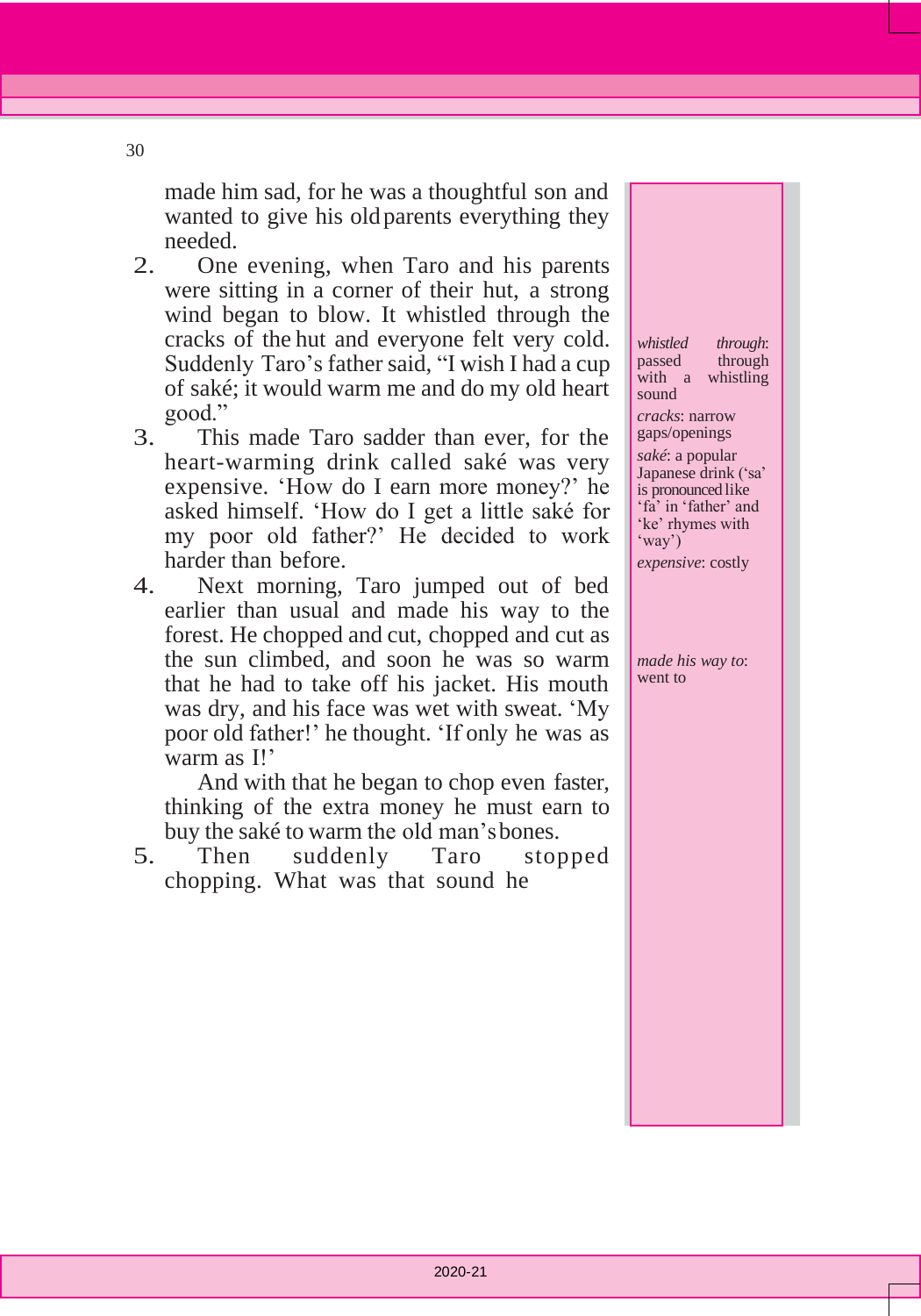TARO'S REWARD 31

heard? Could it be, could it possibly be rushing water?

Taro could not remember ever seeing or hearing a rushing stream in that part of the forest. He was thirsty. The axe dropped out of his hands and he ran in the direction of the sound.

- 6. Taro saw a beautiful little waterfall hidden behind a rock. Kneeling at a place where the water flowed quietly, he cupped a little in his hands and put it to his lips. Was it water? Or was it saké? He tasted it again and again, and always it was the delicious saké instead of cold water.
- 7. Taro quickly filled the pitcher he had with him and hurried home. The old man was delighted with the saké. After

*cupped a little in his hand:* took some water in his hands (as if in a cup)

*delicious*: very tasty *pitcher*: a pot usually made of mud

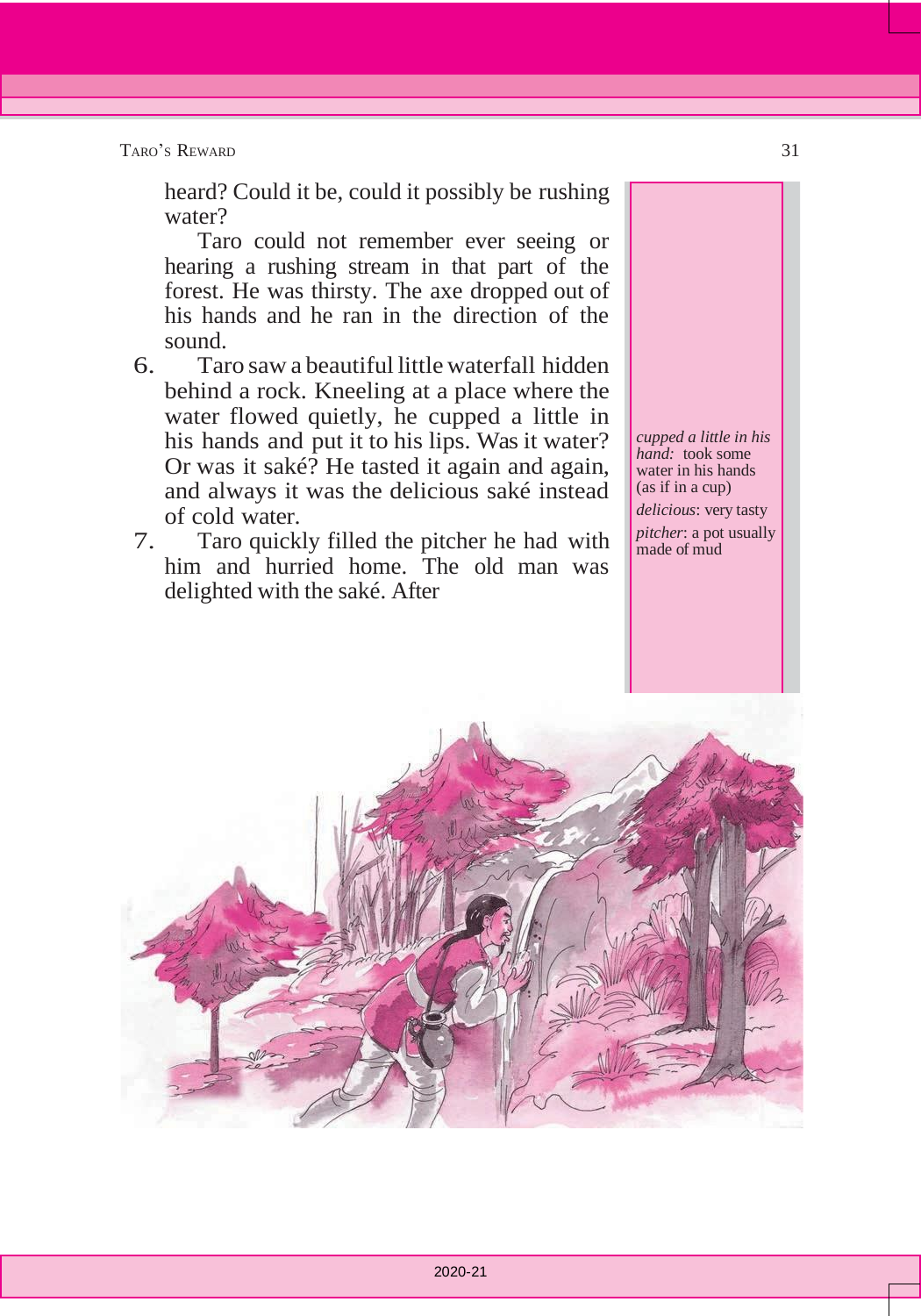only one swallow of the liquid he stopped shivering and did a little dance in the middle of thefloor.

- 8. That afternoon, a neighbour stopped by for a visit. Taro's father politely offered her a cup of the saké. The lady drank it greedily and thanked the old man. Then Taro told her the story of the magic waterfall. Thanking them for the delicious drink, she left in a hurry. By nightfall she had spread the story throughout the whole village.
- 9. That evening there was a long procession of visitors to the woodcutter's house. Each man heard the story of the waterfall and took a sip of the saké. In less than an hour the pitcher was empty.
- 10. Next morning, Taro started for work even earlier than the morning before. He carried with him the largest pitcher he owned, for he intended first to go to the waterfall. When he reached it, he found to his great surprise all his neighbours there. They were carrying pitchers, jars, buckets—anything they could find to hold the magic saké. Then one villager knelt and held his mouth under the waterfall to drink. He drank again and again, and then shouted angrily, "Water! Nothing but water!" Others also tried, but there was no saké, only cold water.

*greedily*: as if desiring more and more

*intended*: planned

32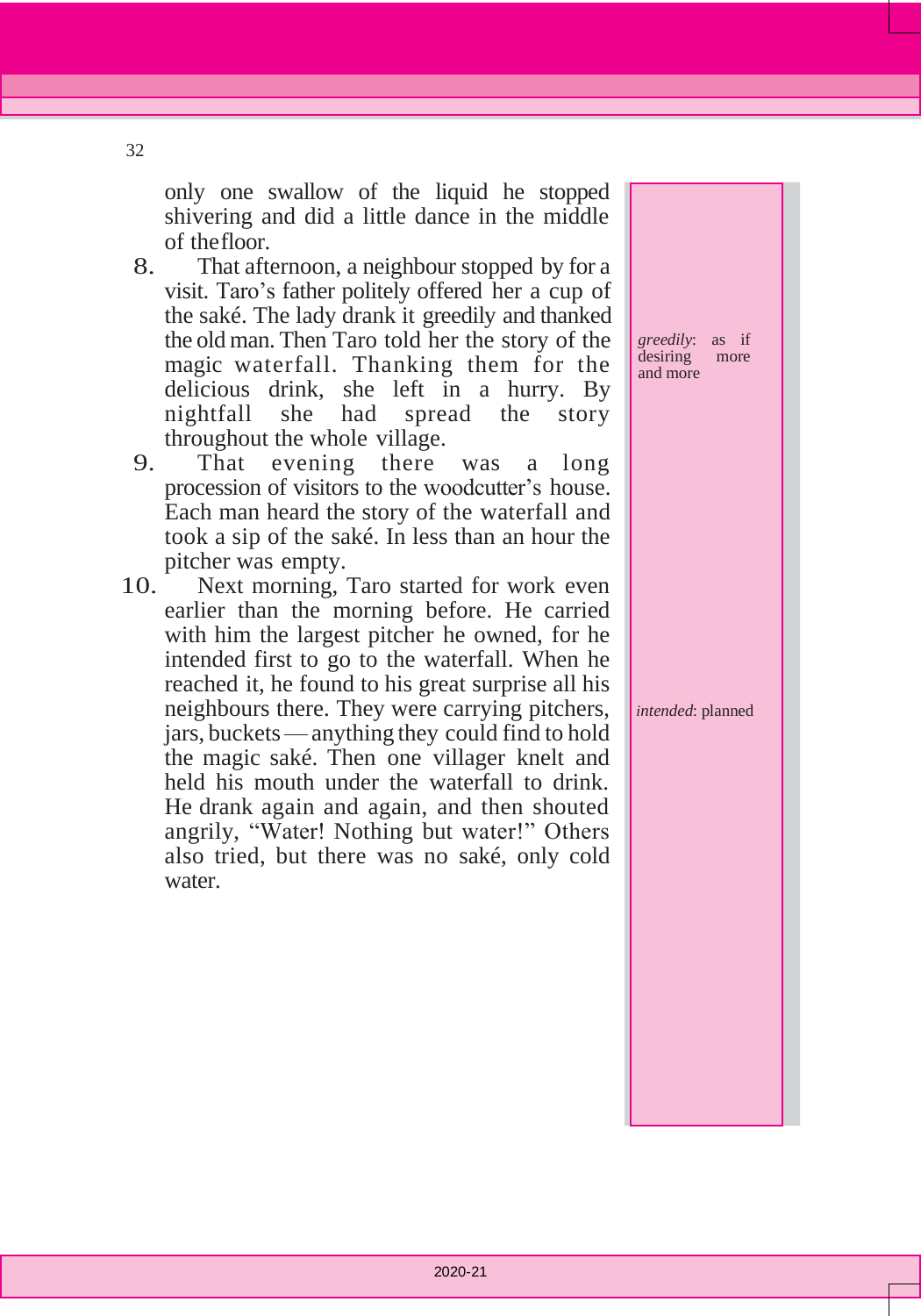

- 11. "We have been tricked!" shouted the villagers. "Where is Taro? Let us drown him in this waterfall." But Taro had been wise enough to slip behind a rock when he saw how things were going. He was nowhere to be found.
- 12. Muttering their anger and disappointment, the villagers left the place one by one. Taro came out from his hiding place. Was it true, he wondered? Was the saké a dream? Once more he caught a little liquid in his hand and put it to his lips. It was the same fine saké. To the thoughtful son, the magic waterfall gave the delicious saké. To everyone else, it gave only cold water.

*tricked*: deceived

*muttering*: speaking unclearly